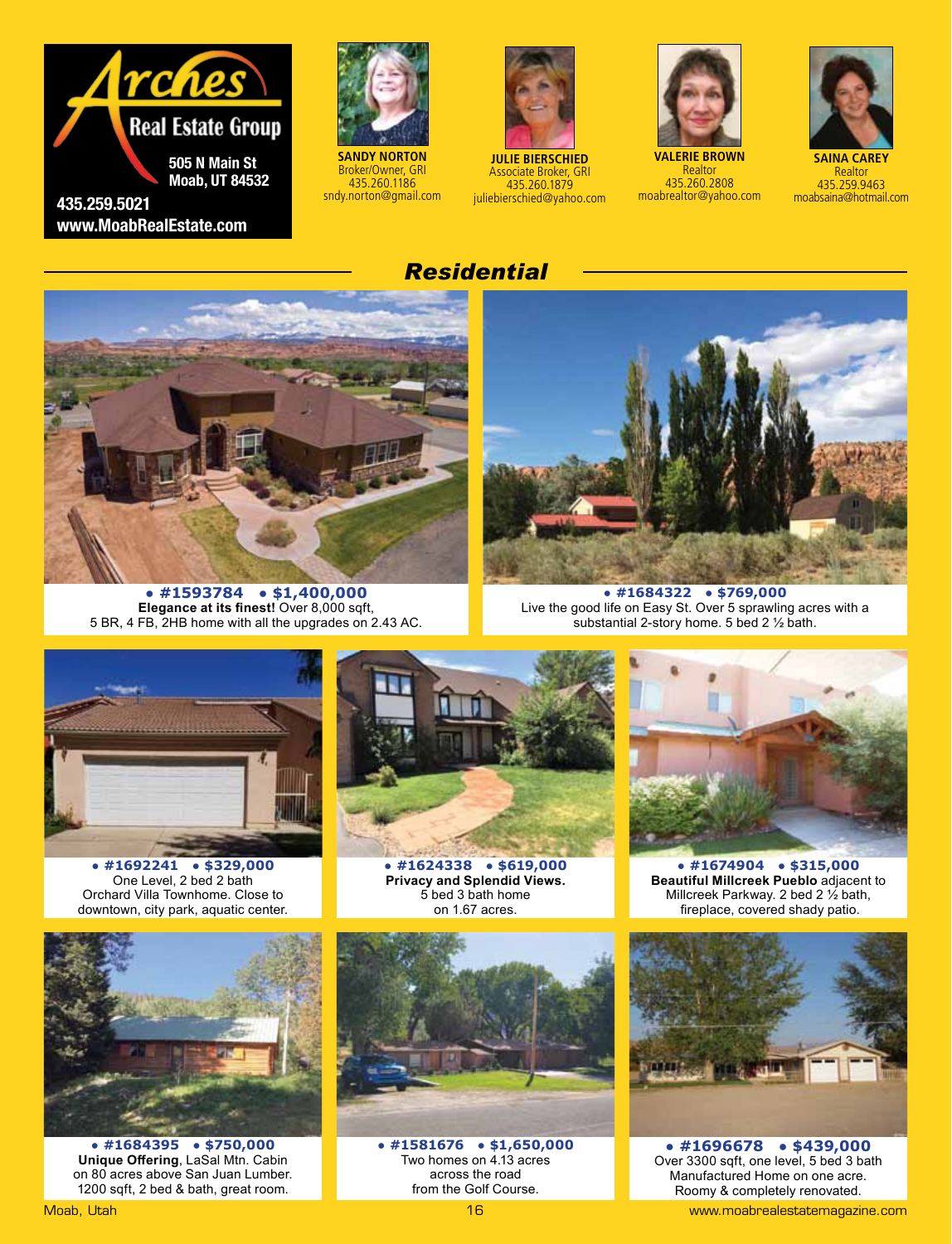

**ANTHONY MASON** Associate Broker 435.260.8883 moabanthony@gmail.com



**DOUG MCELHANEY** Associate Broker 435.260.2684 doug4moab@yahoo.com



**LUDEAN MERRITT** Realtor, GRI 435.719.6567 LudeanRealtor@gmail.com



**JESSICA NORTON** Realtor 435.260.1688 jnorton8484@gmail.com



**Realtor** 435.260.8011 kellysteltermoab@gmail.com



**MELODY ADAMS** Office Manager 435.259.5021 info@moabrealestate.com



**● #1590790 ● \$1,599,000** Arches Drive B&B is the only B&B in Moab designed & built to be a B&B with large rooms and bathrooms.



**● #1652932 ● \$399,500** GONZO INN two units for one price. 2 bed 2 bath. Units 206 & 207 lockable adjoining doors.



**● #1714832 ● \$380,000** Nightly Rental, Turn-Key, 3-bed 2-bath Redcliff Condo. Ground Floor, beautifully decorated fully furnished unit.



**● #1710633 ● \$189,000** Off grid, secluded & move in ready! 2 Yurts, each measure approx. 900 sqft, on 12 acres north of Monticello.



**● #1641935 ● \$369,000** Nightly Rental, Turn-Key, 3-bed 2-bath Redcliff Condo.Ground Floor, upgraded amenities, highly desirable unit.



**● #1524620 ● \$250,000** 1926 Italian Brick bldg.,has 2-car garage, shed with basement, built needs TLC.



**● #1709362 ● \$85,000** Move in Ready—3 bed 2 bath, 1600 sqft, 1997 Manufactured Home. Corner lot with nice shade tree.



**● #1714583 ● \$149,900** Need a place to ranch, farm, escape or recreate. This 150 acre off grid parcel is the place, West Summit area.

Southeast Utah Real Estate Happenings 17 December 2020 - January 2021



**● #1715894 ● \$105,000** Low Priced, fixer upper in Blanding. Cosmetic upgrades could turn this 3 bed 1 bath home into a charmer!



**● #1662963 ● \$48,000**  Grand Oasis 2 bed 1.5 bath, 1997 Manufactured Home with shed. Turn-key home, all furniture included.



**● #1716434 ● \$170,000** Wonderful horse property! 6.61 Acres, ready to build, triple sized lot at Pacheco Meadows in Blanding.



**● #1714994 ● \$42,500** AFFORDABLE BUILDERS presents Sunset Meadows Subd. in Blanding. Large lots located east of town